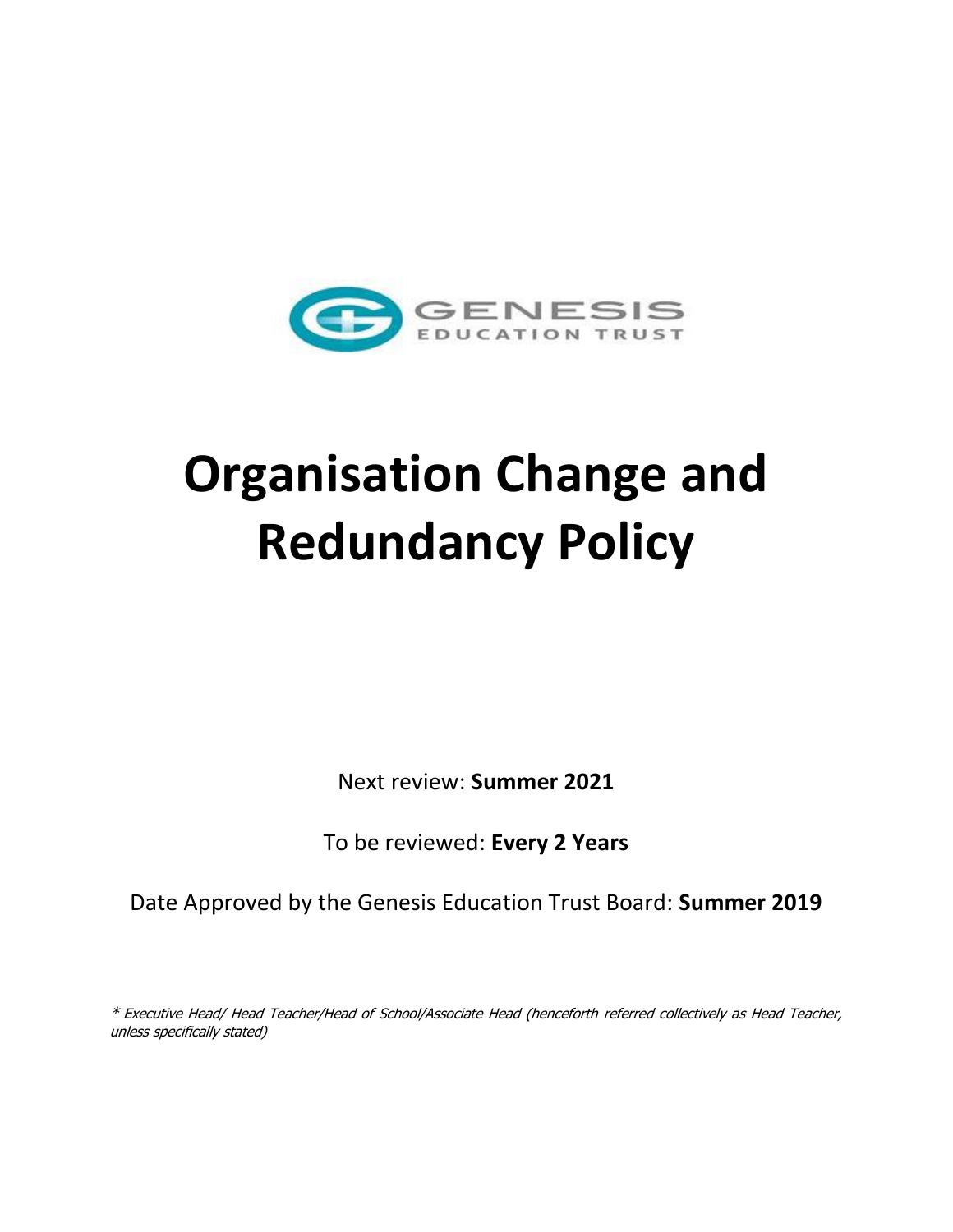|   | <b>SECTION 1: OUTLINE OF POLICY</b>                            | 3  |
|---|----------------------------------------------------------------|----|
|   |                                                                |    |
| 1 | Introduction                                                   | 3  |
|   |                                                                | 3  |
| 2 | Scope                                                          |    |
| 3 | <b>Principles</b>                                              | 4  |
| 4 | Definition of Redundancy & Contractual Rights                  | 4  |
|   |                                                                |    |
|   | <b>SECTION 2: PROCESS</b>                                      | 5  |
|   |                                                                |    |
| 1 | Identifying the Organisational Change & Potential Redundancies | 5  |
| 2 | <b>Minimising Redundancies</b>                                 | 6  |
| 3 | <b>Consultation &amp; Communication</b>                        | 6  |
| 4 | <b>Formal Consultation Meeting</b>                             |    |
| 5 | <b>Voluntary Redundancy</b>                                    | 8  |
| 6 | Appointing to the New Structure                                | 8  |
| 7 | <b>Compulsory Redundancy</b>                                   | 10 |
| 8 | <b>Notification of Dismissal</b>                               | 10 |
| 9 |                                                                | 11 |
|   | Appeal                                                         |    |
|   |                                                                |    |

**CONTENTS PAGE**

|  | <b>SECTION 3: GENERAL INFORMATION</b> |  |
|--|---------------------------------------|--|
|--|---------------------------------------|--|

| Redeployment (Support Staff)  |    |
|-------------------------------|----|
| <b>Training &amp; Support</b> |    |
| <b>Redundancy Benefits</b>    |    |
| <b>Pensions</b>               | 14 |
|                               |    |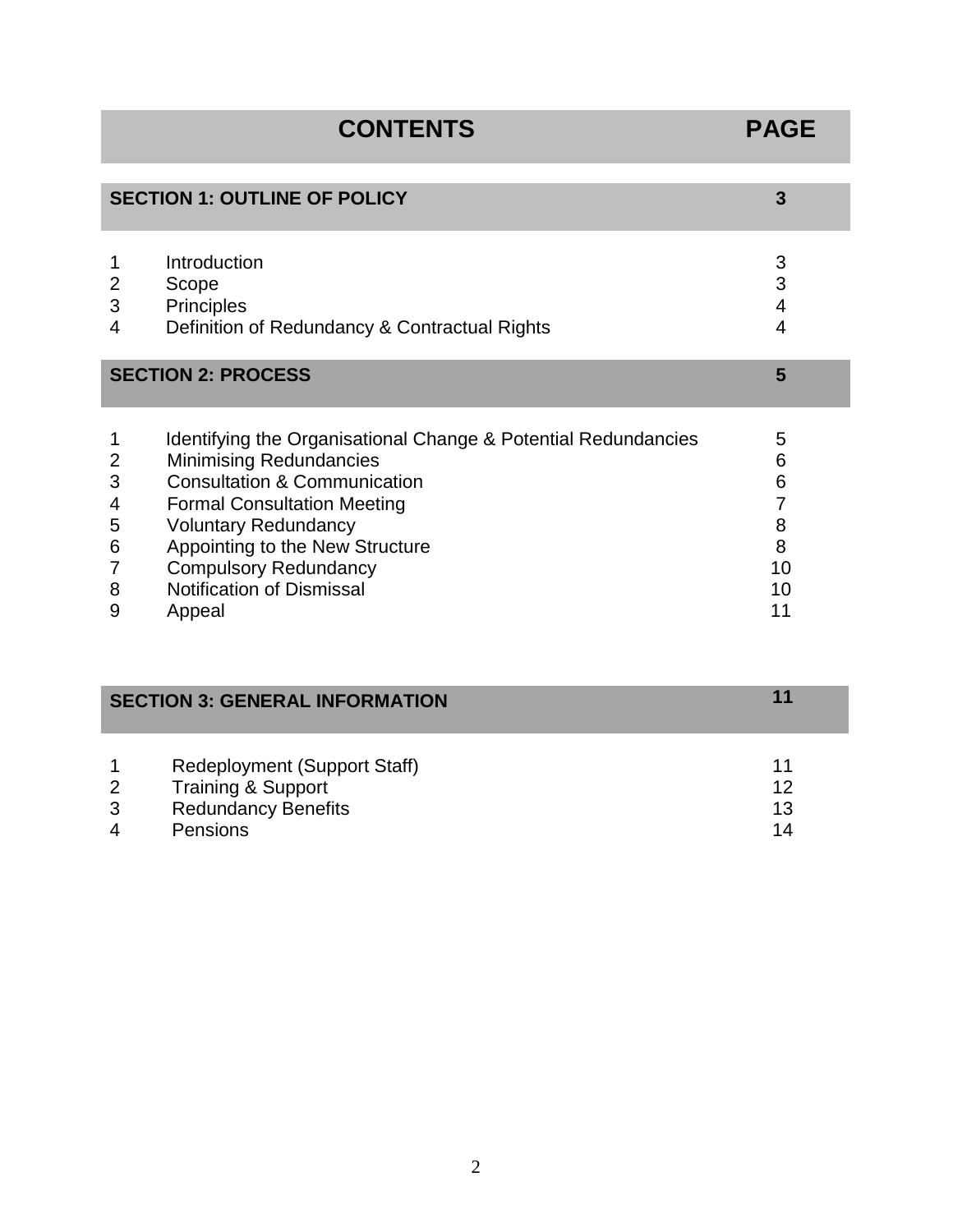# **SECTION 1: OUTLINE OF POLICY**

# **1.0 INTRODUCTION**

- 1.1 Staff are the most important resource in any school and effective management of those staff is critical to the quality of education provided to our pupils.
- 1.2 Careful forward planning by the Local Governing Body of the School through direction of the Trust Board will ensure as far as possible, continuity of employment for its employees. However, it is recognised that there may be external factors which require an adjustment in staff levels.
- 1.3 Schools need to be able to respond to changes in requirements, such as those brought about by changing pupil numbers, reductions in budgetary provision or changes in curriculum emphasis which may result in a reduction of staff from time to time.
- 1.4 It is the responsibility of the Local Governing Body, in association with the Trust Board, to manage an organisation change process and consider all options available to avoid compulsory redundancies. This policy sets out how the School will manage such organisational changes.
- 1.5 This procedure will be used when circumstances arise that could potentially lead to organisational changes. Examples of when this procedure may apply are listed below, this list is not exhaustive.
	- $\triangleright$  Changes in number of pupils
	- $\triangleright$  Changes in curriculum requirement
	- $\triangleright$  Recruitment and retention difficulties
	- $\triangleright$  Members of staff leaving
	- $\triangleright$  Initiatives at either local or national level
	- $\triangleright$  A review of the deployment of staff resources
	- School/Academy closure or amalgamation
	- Changes in school's budget
	- $\triangleright$  Any other circumstances which gives rise to change in staffing

#### **2.0 SCOPE**

2.1 This policy applies to all teaching and support staff, regardless of grade or position, hours worked, or whether the contract is permanent, temporary or fixed term.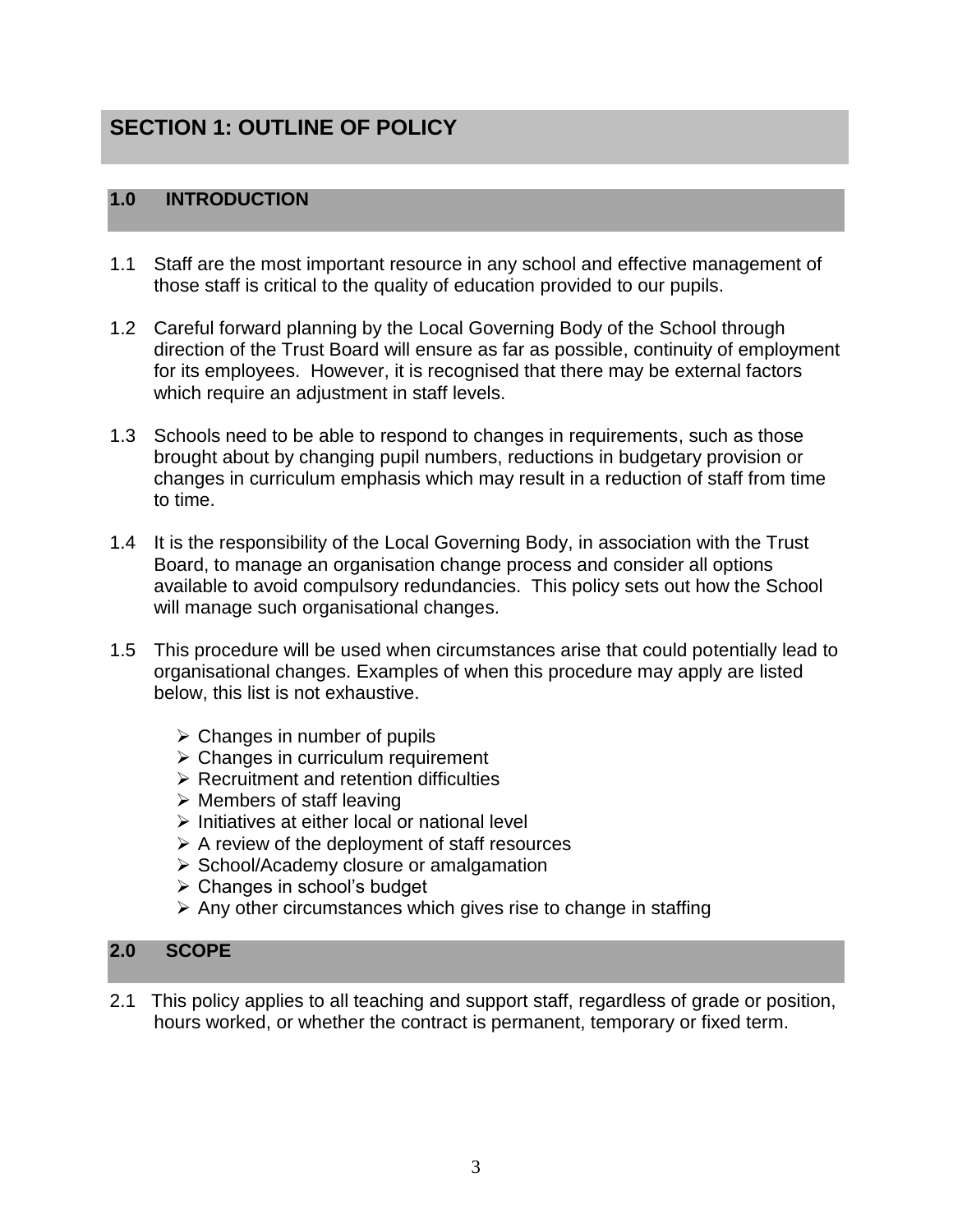#### **3.0 PRINCIPLES**

- 3.1 In the application of the policy, the Local Governing Body will ensure that all staff are dealt with fairly and equitably regardless of status. No employee will receive less favourable treatment or be discriminated against or victimised for any reason.
- 3.2 Consultation will take place with both staff and recognised unions (see process flowchart on page 19) at the earliest possible stage in this procedure, with a view to reaching agreement to avoiding compulsory redundancies. Compulsory Redundancy will only be used after all other reasonable alternatives have been considered.
- 3.3 Staff will be informed of their right to be accompanied by a trade union representative or a work colleague throughout this process.
- 3.4 Fair selection procedures will be used if redundancy becomes necessary, in accordance with an agreed selection criteria formally adopted by the Local Governing Body.
- 3.5 All employees selected for redundancy will have the right to appeal against such a decision and should use the appeals mechanism contained in this policy.
- 3.6 Every effort will be made to redeploy staff who have been selected for redundancy.
- 3.7 All those involved in carrying out the redundancy selection process will do so with sensitivity.
- 3.8 All staff will be offered counselling through the nationwide local authority Workplace Options Counselling Service throughout the organisational change process.

#### **4.0 DEFINITION OF REDUNDANCY & CONTRACTUAL RIGHTS**

- 4.1 An employee is redundant if the employer has:
	- $\triangleright$  Closed or intends to close the school where the employee is employed.
	- $\triangleright$  Ceased or intends to cease the particular kind of work for which the employee is employed, or the employer intends to,
	- $\triangleright$  Reduced the number of posts in the school establishment

NB: this is not an exhaustive list

- 4.2 An employee, dismissed by reason of redundancy, will be entitled to claim redundancy payment if he/she has two years of qualifying continuous employment at the effective date of termination. (see section 3 paragraph 3).
- 4.3 The following steps should be taken to comply with best practice, if an employer is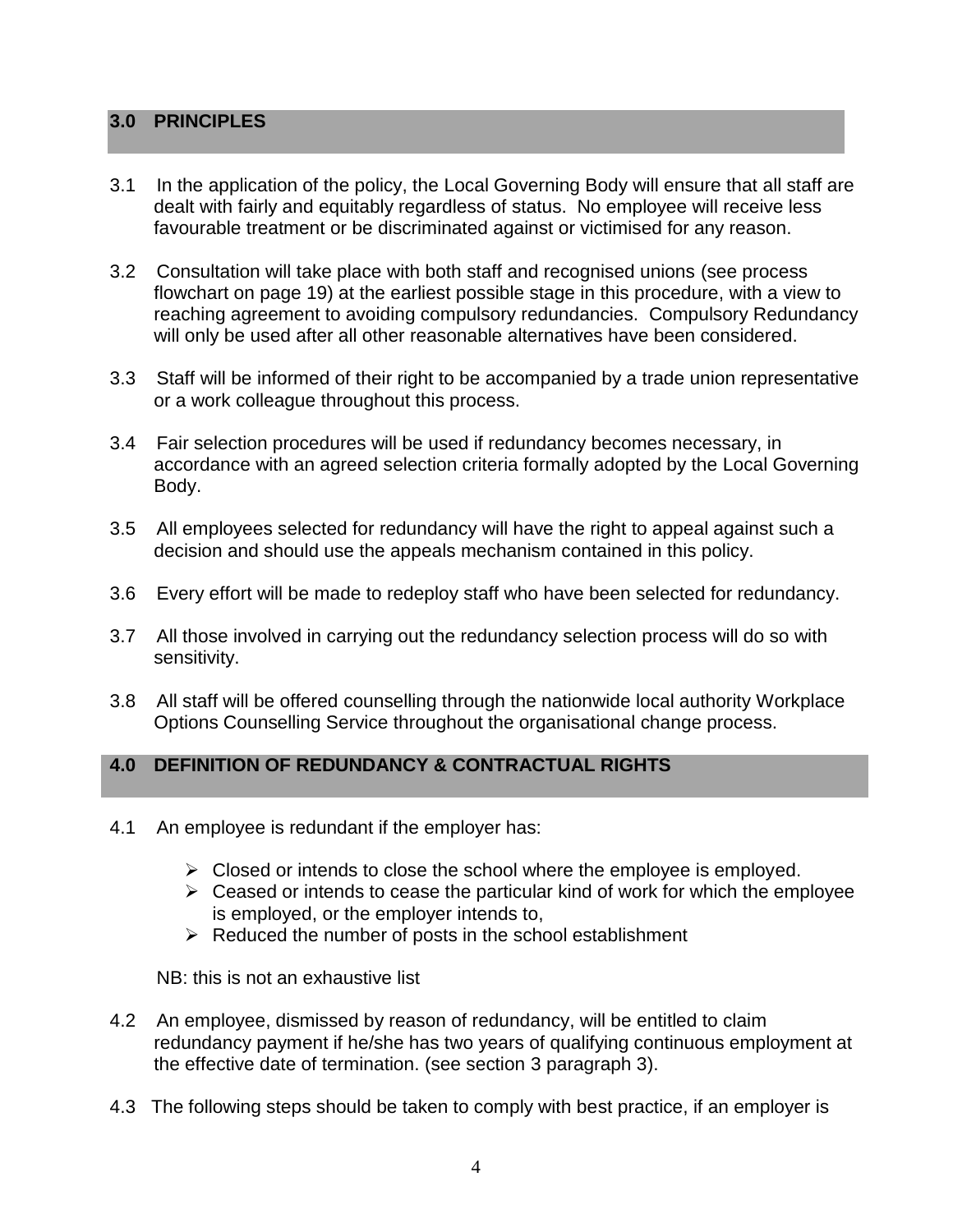intending dismissing an employee on the grounds of redundancy.

- Step 1 Write to the employee to discuss the redundancy and invite them to a meeting.
- Step 2 Hold a meeting with the employee (at which he/she has the right to be accompanied). Notify the employee of the decision and the right of appeal.
- Step 3 Hold an appeal meeting (if the employee wishes to appeal) at which the employee has the right to be accompanied and inform the employee of the decision.
- 4.4 A redundancy dismissal is not different from any other dismissal in that an employee will be entitled to the contractual period of notice or will be given a payment in lieu of notice comprising salary and other contractual benefits.

# **SECTION 2: PROCESS**

#### **1.0 IDENTIFYING THE ORGANISATIONAL CHANGE & POTENTIAL REDUNDANCIES**

- 1.1 The Head Teacher will identify the reason for the proposed change and will gather all the relevant information, to determine the requirements to the change of the service, including those at risk of redundancy. A consultation document should be submitted for approval by the Local Governing Body, which sets out:
	- $\triangleright$  a clear rationale for the proposed change.
	- $\triangleright$  the posts potentially affected by the proposal.
	- $\triangleright$  the proposals for managing the change.
	- $\triangleright$  the timescales involved.
- 1.2 The consultation document should include, but is not limited to, the following paperwork:
	- ▶ Financial Savings.
	- $\triangleright$  Current staffing structure.
	- $\triangleright$  Proposed staffing structure.
	- $\triangleright$  Job descriptions for any proposed new posts.
	- $\triangleright$  Suggested strategies to avoid compulsory redundancies.
- 1.3 The School is expected to seek professional advice and support from their traded HR provider in the formulation of the proposal. Where HR support is required through this process this should also be provided by the traded HR provider.
- 1.4 The Local Governing Body is advised to delegate the responsibility to the Personnel Committee, or another appropriate elected committee for implementing the procedure. During the process the Head Teacher will provide advice and guidance to both the Governing body and the staff with the support of their Traded HR Provider.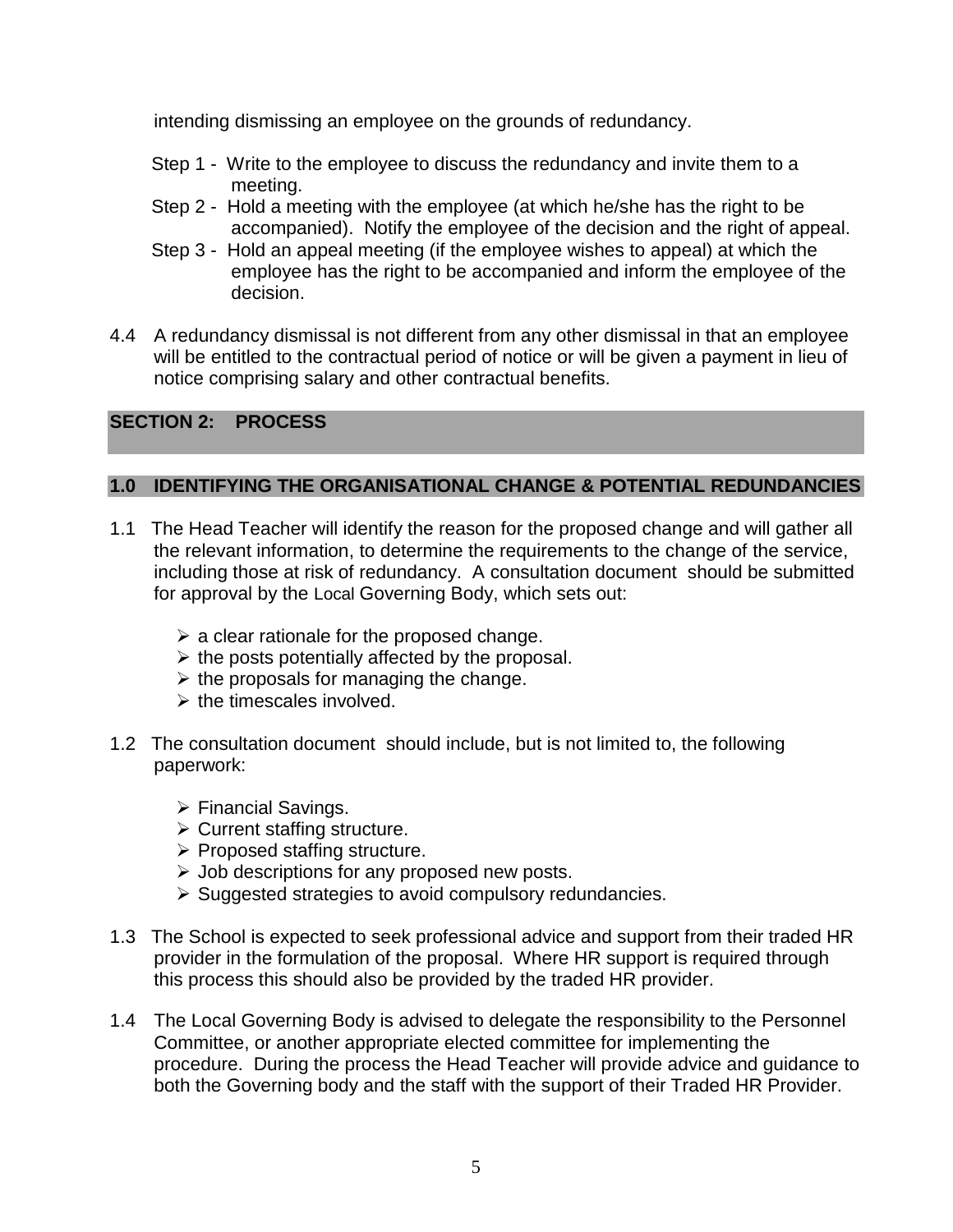1.5 The Local Governing Body will also establish an Appeals Committee (this should exclude any governors previously involved) and should consist of 3 governors.

# **2.0 MINIMISING REDUNDANCIES**

- 2.1 The Local Governing Body is committed to minimising the number of compulsory redundancies and therefore the following measures/alternatives should be explored and used when appropriate:
	- $\triangleright$  restrict/suspend any recruitment;
	- $\triangleright$  delete any vacant posts that are not required;
	- $\triangleright$  ending or reducing overtime spend;
	- $\triangleright$  ending casual or temporary contracts;
	- $\triangleright$  voluntary reduction in hours;
	- $\triangleright$  assimilation slotting in employees to a new post where the post is substantially unchanged.
	- $\triangleright$  redeployment (see section 5);
	- $\triangleright$  release of supply/agency staff;
	- $\triangleright$  voluntary redundancy.

NB. the above is not an exhaustive list and all measures should be considered.

# **3.0 CONSULTATION & COMMUNICATION**

3.1 The purpose of consultation is to provide the opportunity to take account of as well as listening to the views of employees and their representatives, before decisions are made. Consultation should begin in good time, taking term dates into consideration in order that the process can be meaningful for all parties.

# 3.2 **Consultation Periods**

| No of employees                             | <b>Minimum Consultation</b><br><b>Period</b> |
|---------------------------------------------|----------------------------------------------|
| 1-19 employees at risk of<br>redundancy.    | 21 working days                              |
| 20-99 employees at risk of<br>redundancy    | 30 working days                              |
| 100 plus employees at risk of<br>redundancy | 45 working days                              |
| Changes to job descriptions                 | 21 working days                              |

3.3 The Traded HR Provider will give the required notice of consultation, if appropriate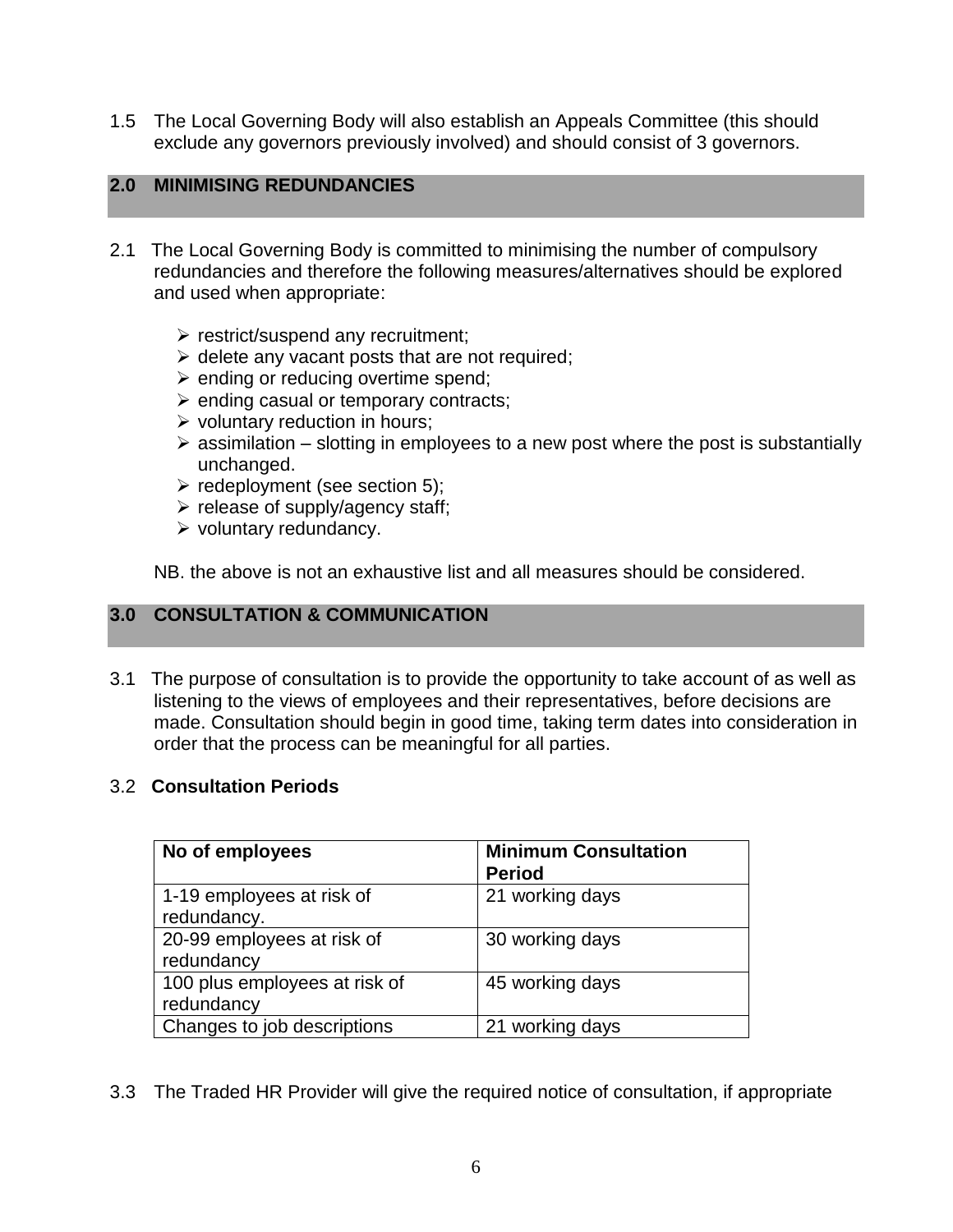(when 20 or more employees are being made redundant at one establishment), to the Secretary of State, on behalf of the School.

- 3.4 Governors and Head Teachers will recognise the length of time needed to complete the redundancy process. For example, in a normal school planning cycle, the Governing Body will start the process at the beginning of the Spring Term (January) to enable notices for teachers to be given by 31 May to take effect on 31 August (i.e. the normal contractual date for departure). The termination dates for support staff are not restricted to the ends of term.
- 3.5 It is a legal requirement for formal consultation to take place with Trade Unions where there are potential redundancies. This policy will be applied where there is a potential redundancy situation for any number of staff.
- 3.6 Prior to any formal meeting, it will be desirable and good practice, for the Head Teacher to communicate to those staff who are directly or indirectly affected to inform them that formal consultation will be happening in the near future.

# **4.0 FORMAL CONSULTATON MEETING**

- 4.1 The Head Teacher**,** on behalf of the Redundancy Committee, should invite all staff who are likely to be affected to attend a meeting. (Following the formal consultation meeting, consideration should be given to the impact on the whole school workforce and these employees should be informed of the proposed changes).
- 4.2 Unions will be notified in writing at the earliest possible time in advance of the formal consultation meeting but no later than 5 working days. The information provided to the unions should remain private and confidential; this will enable the trade union representatives to prepare for the meeting. The union reps should not share the document with their members at this point. Consideration should be given for union representatives to have a meeting with the Head Teacher & HR prior to the formal staff consultation meeting.
- 4.3 The Head Teacher will be responsible for ensuring that all staff attend the consultation launch and make the necessary arrangement for those staff on annual leave, sick or maternity/paternity leave to have access to the relevant information, either by appointment or sending out all information by post.
- 4.4 It is recommended that an HR representative attend the meeting to advise and support the Head Teacher.
- 4.5 The purpose of this consultation meeting is to present the written proposal. To enable employees who may be affected and their representatives to:
	- $\triangleright$  understand the facts, and
	- $\triangleright$  make any initial representation relating to the proposals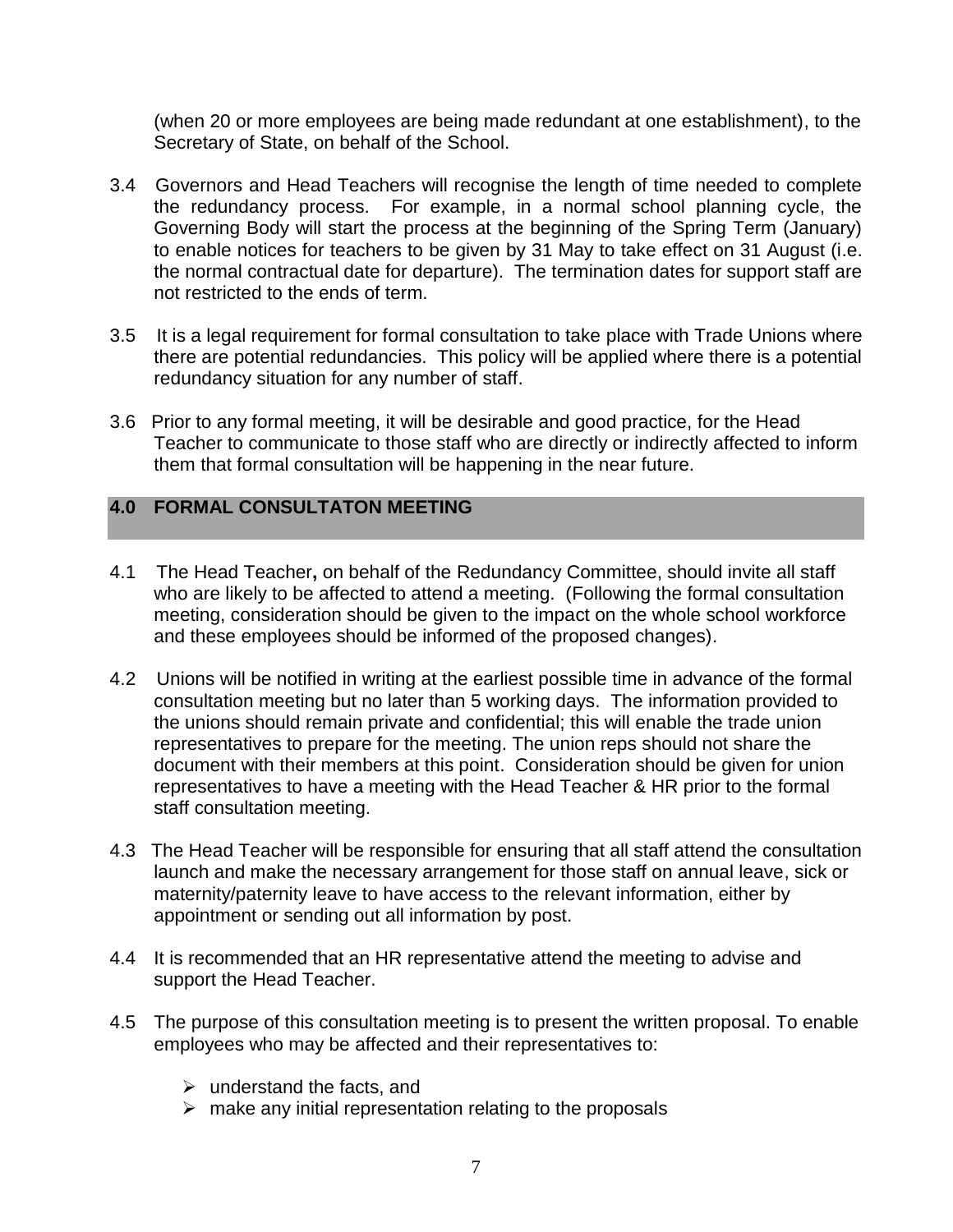- 4.6 The trade union representative(s) will have the opportunity to meet with their members immediately after the meeting.
- 4.7 The Head Teacher or another appropriate person must offer to hold one to one meetings with the affected staff in order to listen to their views. It is the decision of the employee as to whether they wish to attend and if they want to be accompanied by a work place colleague or a trade union representative.
- 4.8 The trade unions and staff affected must be given a reasonable time in which to respond during the consultation process. The Redundancy Committee or other appropriate elected committee must consider any representations made by the trade unions and respond formally in writing, giving a reason for any representation not accepted.

#### **5.0 VOLUNTARY REDUNDANCY**

- 5.1 Voluntary redundancy (VR) can be offered as a way of mitigating a compulsory redundancy but will not always be possible. During the process of seeking applications for voluntary redundancy, the Local Governing Body should ensure that it is made available to those directly affected by the changes and that:
	- $\triangleright$  Staff are made aware that the redundancy package calculation is the same for VR as compulsory redundancy.
	- $\triangleright$  Staff are made aware that there is no automatic entitlement to redundancy/early retirement benefits. Whilst every effort would be made to accept volunteers to avoid compulsory redundancy, the needs of the school should be given priority.
	- $\triangleright$  The timescale for receiving applications takes into account time required for potential volunteers to seek advice and information on their redundancy/early retirement benefits.

NB: volunteers for redundancy should be given time to consider their options and as a minimum given the length of the consultation period to put in applications.

# **6.0 APPOINTING TO THE NEW STRUCTURE**

- 6.1 For the purposes of managing the changes required across the School, the following processes will apply.
- 6.2 In order to minimise redundancies, the School will seek to ensure posts are filled using one of the methods below, providing employees who possess the suitable skills and experience for the role. There could be times where a new post may be advertised externally during this process if the Head Teacher/Governing Body believe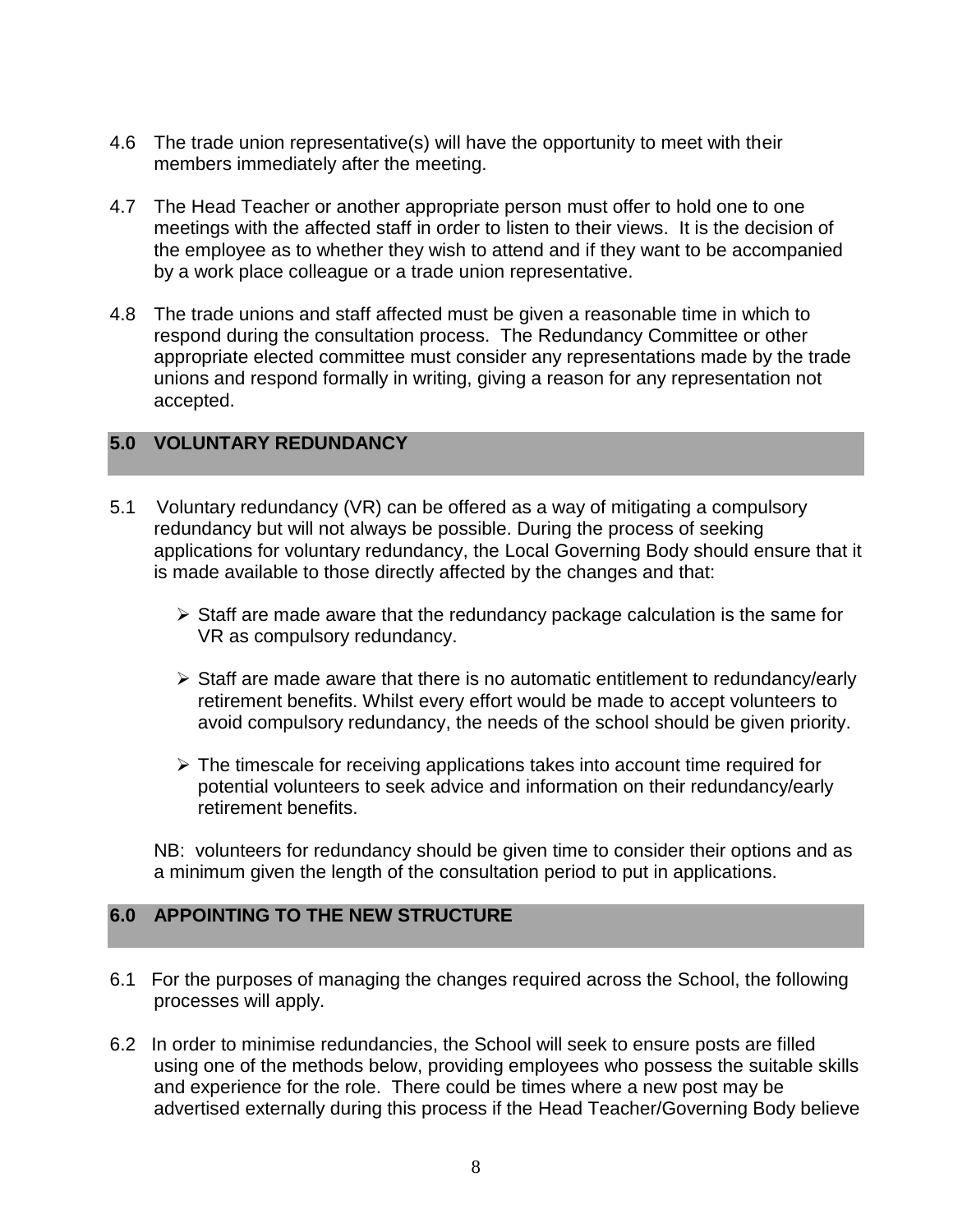that employees at risk do not have the relevant skills, following a skills audit.

- 6.3 Assimilation matching employees with posts where the post is broadly similar to the current role, and must have a match of 70% (within one grade up or down for support staff).
- 6.4 Closed Ring fencing This occurs when a group of employees who all undertake posts where the post is broadly similar to the current role. This applies to those who would normally assimilate to a post but where there are fewer posts available than the number of staff eligible, (within one grade up or down for support staff). All staff within the affected group should be interviewed and the position will be filled from the affected group. Ring-fencing may be applied during restructuring when;
	- $\triangleright$  there are fewer jobs within the new structure for the affected group
- 6.5 The following criteria will apply in determining the closed ring-fence group of employees:
	- $\triangleright$  Employees will be ring-fenced to posts where there is a broad similarity of job duties between the job in the old and the new structure;
	- $\triangleright$  Employees will be ring-fenced where it is likely that there is a substantial match of the employee's skills and experience to the job, i.e. the redeployee meets the essential requirements of the job specification; and
	- $\triangleright$  Employees in the ring-fence group will normally be on the same grade as the vacant job or within one grade up or down.
- 6.6 Open ring-fence grouping employees who currently undertake posts of a similar nature to the new posts but where there are significant differences.
- 6.7 Care needs to be taken to ensure that no discrimination occurs during the redundancy process, neither directly nor indirectly, on the grounds of race, sex, disability, sexual orientation, age or religion or belief, or being a trade union member.
- 6.8 Wherever possible schools should ensure individuals who are pregnant or on maternity leave are given suitable alternative employment. However, if there are no suitable alternative vacancies, an employee may be made redundant during or after maternity leave providing:
	- $\triangleright$  There is a genuine redundancy situation.
	- $\triangleright$  There is no suitable alternative work available within the school.
	- $\triangleright$  Redeployment has been considered.
	- $\triangleright$  The correct procedures have been followed
- 6.9 The recommended selection process within a redundancy situation would be interviews with a skills test.
- 6.10 Following the selection process, feedback should be given to staff.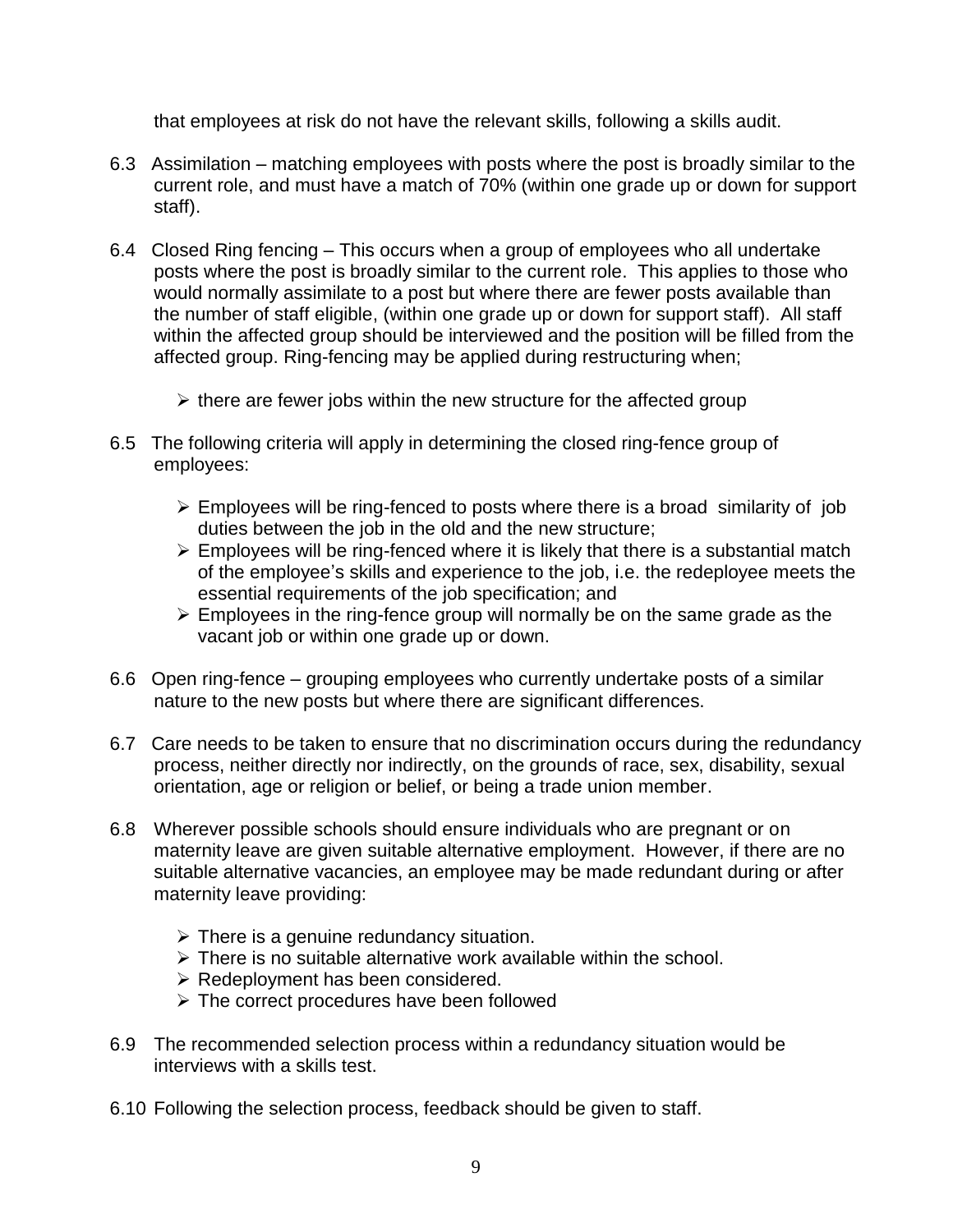# **7.0 COMPULSORY REDUNDANCY**

7.1 Once the above procedures have been exhausted any individual who is unsuccessful in securing a position within the new structure will therefore be made redundant. Redundancy payments will be made in accordance with section 3, paragraph 3.

#### **8.0 NOTIFICATION OF DISMISSAL**

- 8.1 If, after giving due consideration to the employee's representation, there are no apparent alternatives to redundancy and the decision is made to dismiss on the grounds of redundancy, the employee will be notified in writing. The letter should state:
	- $\triangleright$  clear details of the termination date in accordance with their contractual entitlement.
	- $\triangleright$  terms of redundancy and entitlements to redundancy pay.
	- $\triangleright$  details of any payments in lieu of notice, payments for outstanding holiday pay.
	- $\triangleright$  rights to reasonable time off to attend interviews.
	- $\triangleright$  the right of appeal and the appeal process.
	- $\triangleright$  redeployment
- 8.3 The redundancy notice period is the time between the date when an employee receives their formal notice of termination and the date on which the employment is to be terminated. These dates will be made clear during the meeting with the employee and within the termination letter.
- 8.4 Throughout the notice period, discussions will continue between the employee and management regarding the redundancy situation. Efforts will continue to be made to redeploy the employee up until the date of dismissal.
- 8.5 If suitable alternative employment is offered to the employee, which is not accepted, the employee will not be entitled to a redundancy payment.

#### **9.0 APPEAL**

- 9.1 An employee has the right of Appeal against dismissal to the Local Governing Body Appeals Panel, which will comprise of three Governors.
- 9.2 The employee must provide written grounds of their appeal within five working days of the receipt of the letter. The grounds must set out the reasons for the appeal. The notice of appeal should be addressed to the Chair of Governors c/o the school's address.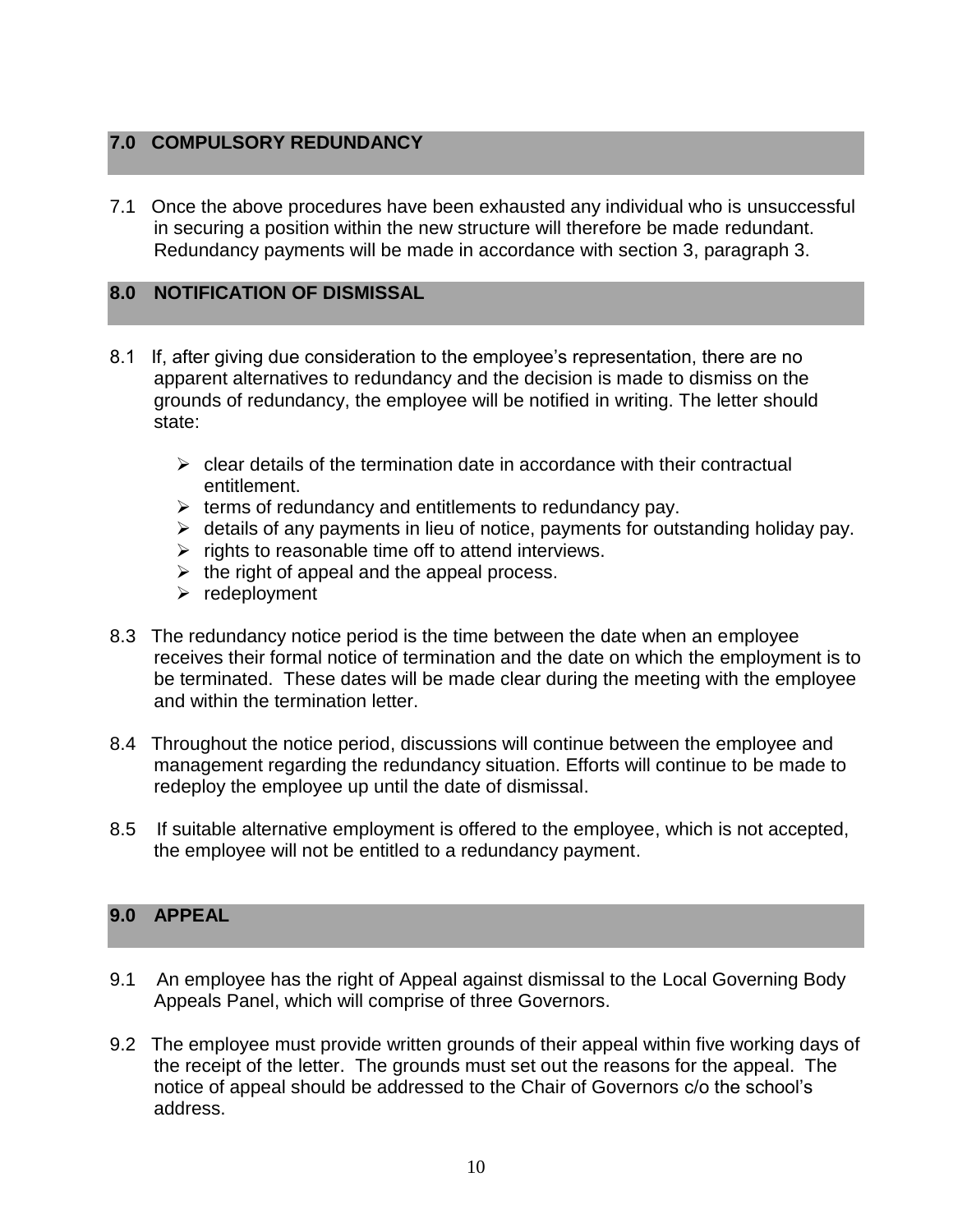- 9.3 The appeal hearing, where possible, should be held within 10 working days of receipt of the employee's appeal, other than in exceptional circumstances when the parties may agree a later date (no more than ten calendar days after the date originally proposed). If the employee and/or their representative do not attend the rescheduled meeting, then it may be held in their absence.
- 9.4 The employee has the right to be accompanied by a trade union representative or work colleague. The panel will be supported by an HR representative.
- 9.5 The employee will receive written notification of the appeal outcome within five working days. The decision of the Appeal Panel is final.
- 9.6 The possible outcomes of an appeal are:
	- $\triangleright$  Appeal rejected and no change to the decision to dismiss on the grounds of redundancy.
	- $\triangleright$  Appeal successful, in which case the governors may have to return to selection process of the procedures.
	- $\triangleright$  Reinstate the employee and if appropriate reimburse any outstanding pay.

#### **SECTION 3: GENERAL INFORMATION**

#### **1.0 REDEPLOYMENT (Support Staff)**

- 1.1 A redeployee is an employee who has been displaced as a result of an organisational change. Every effort will be made to ensure that all employees have access to all facilities available to them to find a new position through re-deployment.
- 1.2 The redeployment period will be the length of the contractual notice period. Any offer of redeployment must be suitable in terms of pay, status, place of employment etc.
- 1.3 Obligations of Redeployee:
	- $\triangleright$  To prepare well and present the best application possible for all suitable posts.
	- $\triangleright$  To consider all reasonable offers of suitable work.
	- Wherever possible to inform your manager/Head Teacher in good time if you require time off for training or job searching.
	- $\triangleright$  To undertake the duties of a new post at the level of pay you are receiving.
	- To consider all further reasonable offers of work which would reduce or eliminate your protected pay.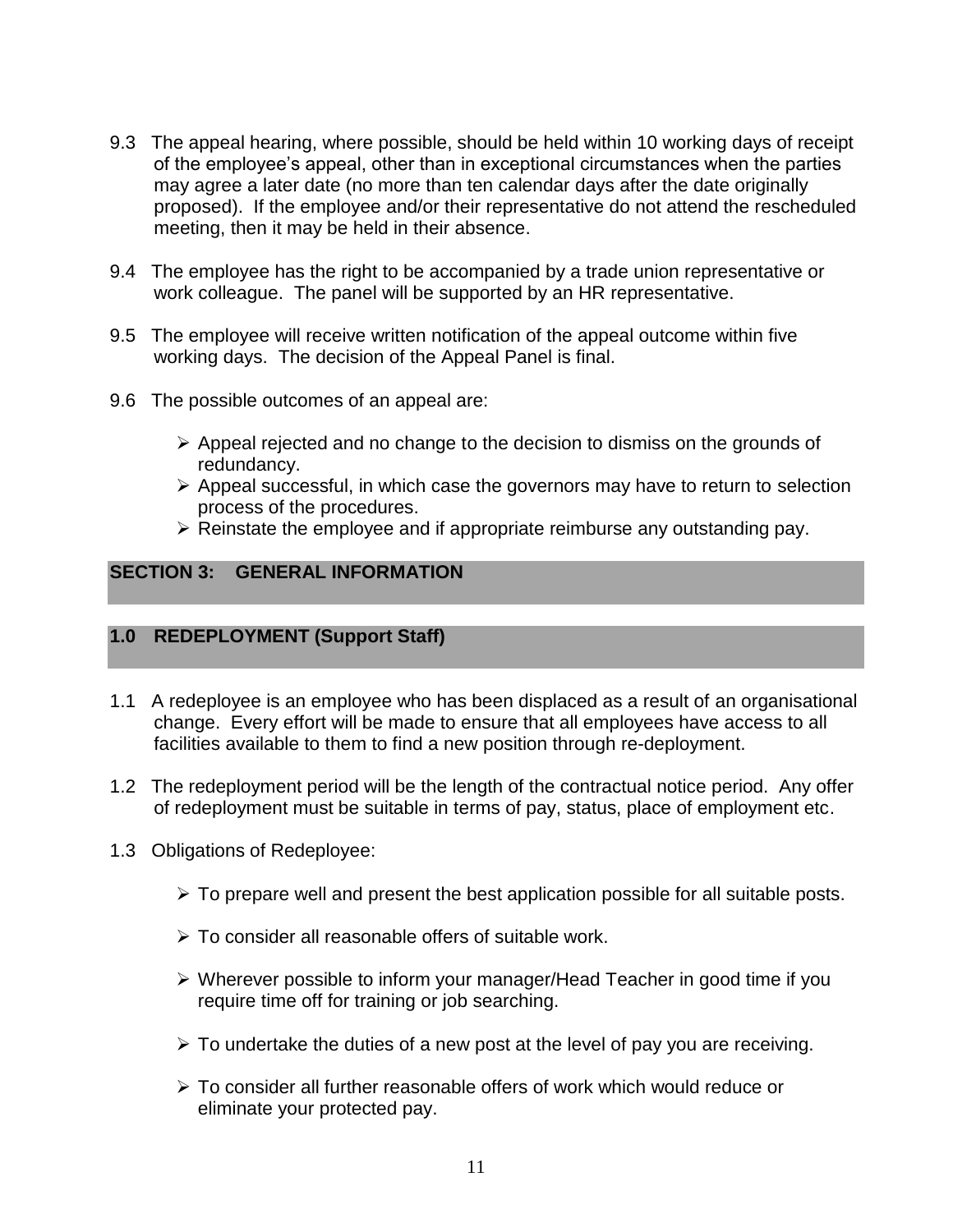- $\triangleright$  To be as flexible as possible in the work he/she is prepared to consider as suitable and its location.
- 1.4 If there is suitable alternative employment available in the school, the Head Teacher must advise the employee of this on behalf of the Local Governing Body. The Redundancy Committee should write to the employee with a firm offer setting out the details of the alternative post. .
- 1.5 Redeployment for staff based in schools cannot be guaranteed but every effort to support the employee in seeking alternative work will be made.
- 1.7 The redeployee will have a trial period of 4 weeks in which to undertake initial induction and training to become accustomed to the new role and demonstrate their suitability for the post. A trial period will be 4 weeks unless there are exceptional circumstances warranting a longer trial period of up to 8 weeks. Any request for an extension will be considered on a case by case basis, however should the trial period not be successful then the employee will be entitled to their redundancy package.
- 1.8 For support staff, a redeployee who accepts an offer of suitable alternative work which is on a lower grade (normally within one grade from which they were made redundant) may be paid at their substantive spinal column point/grade immediately before redeployment for a period of six months or until the maximum spinal column point/grade of the new job meets or overtakes the protected grade. For teaching staff the safeguarding arrangements are as set out in the STP&CD will apply.

#### **2.0 TRAINING & SUPPORT**

- 2.1 Consideration should be given to any training, which may reasonably be available to improve a redeployee's performance in a job on a short timescale, but such training is usually given on the job.
- 2.2 Employees selected for redundancy will be given reasonable paid time off work during their notice period to look for work or seek retraining opportunities. All requests for time off must be agreed with the line manager/Head Teacher.
- 2.3 All employees should be made aware of the 'Workplace Options' programme as this can offer not only emotional but financial support.

#### **3.0 REDUNDANCY BENEFITS**

3.1 A redundant employee will be entitled to claim a statutory redundancy payment (if he/she satisfies the relevant criteria), which would be calculated according to age and length of service. The employee must have been dismissed by reason of redundancy and have two years qualifying continuous employment at the effective date of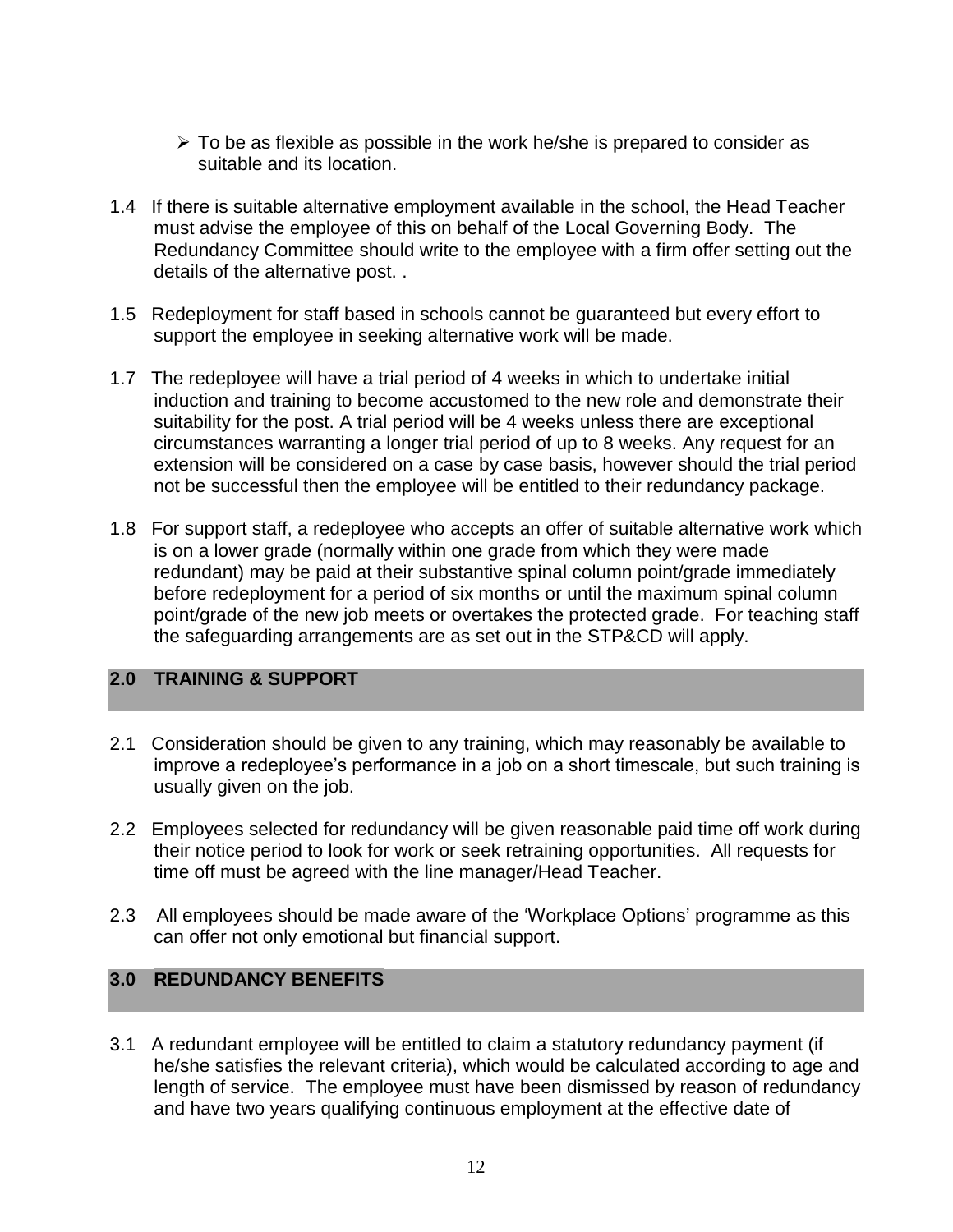termination.

- 3.2 Under the Redundancy Payments (Continuity of Employment in Local Government etc) (Modification) Order 1999, all school employees can also count previous teaching service or any other continuous service with one or more local authorities, where there has not been a break in employment. Any break of service of one week will break the continuity of service for a redundancy payment. Only complete years of service are counted.
- 3.3 The redundancy payment (which complies with age discrimination policy) is calculated as follows and based on the statutory Redundancy Matrix.
	- (i) one and half week's pay for each complete year of service after reaching the age of 41.
	- (ii) one week's pay for each complete year of service between the ages of 22 and 40 inclusive; and
	- (iii) half a week's pay for each complete year of service after reaching the age of 18 but not having reached the age of 22.

NB The maximum number of service years is 20 when calculating redundancy payment.

- 3.4 Payment is based on actual pay rather than the statutory weekly limit and applies to both teaching and support staff. (Regulation 5 of the Teachers Compensation for Redundancy and Premature Retirement Regulations maintains the discretion for teacher's employers to disregard the earnings limit and to pay compensation for redundancy based on a teacher's full earning.)
- 3.5 Any temporary or 'acting-up' allowance will only be included if it has been part of the salary package for the previous twelve months or more. Any other salary is calculated on the average of the last twelve weeks of pay and is defined as all contracted pay.
- 3.6 In the case of a term-time only employee a weeks' pay for redundancy purposes is the annual salary divided by the number of weeks worked plus any weeks where the employee has paid leave.
- 3.7 If an employee is offered a post with another employer covered under the above Order (all local authorities in England, Wales and Scotland) before the termination of the employment, which commences within 4 weeks of the termination, he/she will lose the right to redundancy payment.
- 3.9 The Genesis Education Trust will provide will meet the costs of redundancy payments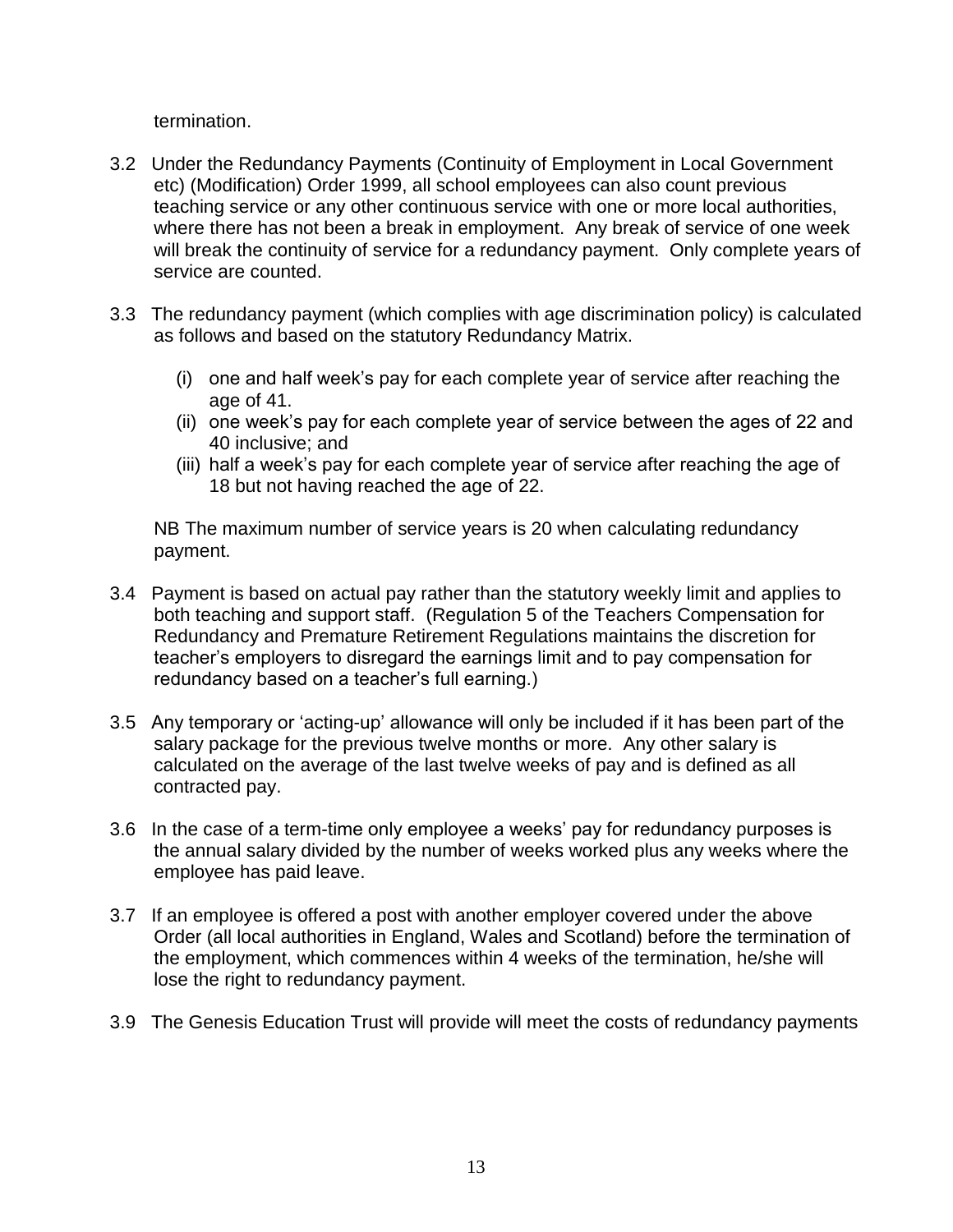# **4.0 PENSION**

- 4.1 Employees who are members of the Local Government Pension Scheme (LGPS) and have attained the age of 55 are entitled to immediate payment of pension and lump sum if early retirement is on the grounds of redundancy, subject to three months pensionable service.
- 4.2 From age 55 employees who are members of the TPS may take early retirement by accepting actuarially reduced benefits (AABs).

For Teachers' Pension Scheme (TPS) [www.teacherspensions.co.uk](http://www.teacherspensions.co.uk/)

For Local Government Scheme (LGPS) www.wandsworth.gov.uk/info/200260/finance\_department/417/pensions\_shared\_service

# **Flowchart of Organisational Review/Change Procedure**

Identify Organisational Change and gather information to determine whether redundancy situation exists. Look at ways to avoid job losses.

Inform Trust and seek advice from appropriate HR Advisers Submit provisional proposal to Governing Body/Trust for approval

Personnel Committee (or other appropriate Committee) prepares draft selection criteria for staff affected by potential redundancy

Consult with Trade Unions at Local Authority Level

- Provide unions with proposal for consultation in writing
	- Meet with unions to discuss proposals
		- Consult with Employees
- Provide employees with proposal for consultation in writing Meet with staff and unions to discuss proposals
- Representations from staff and unions considered and final decisions made